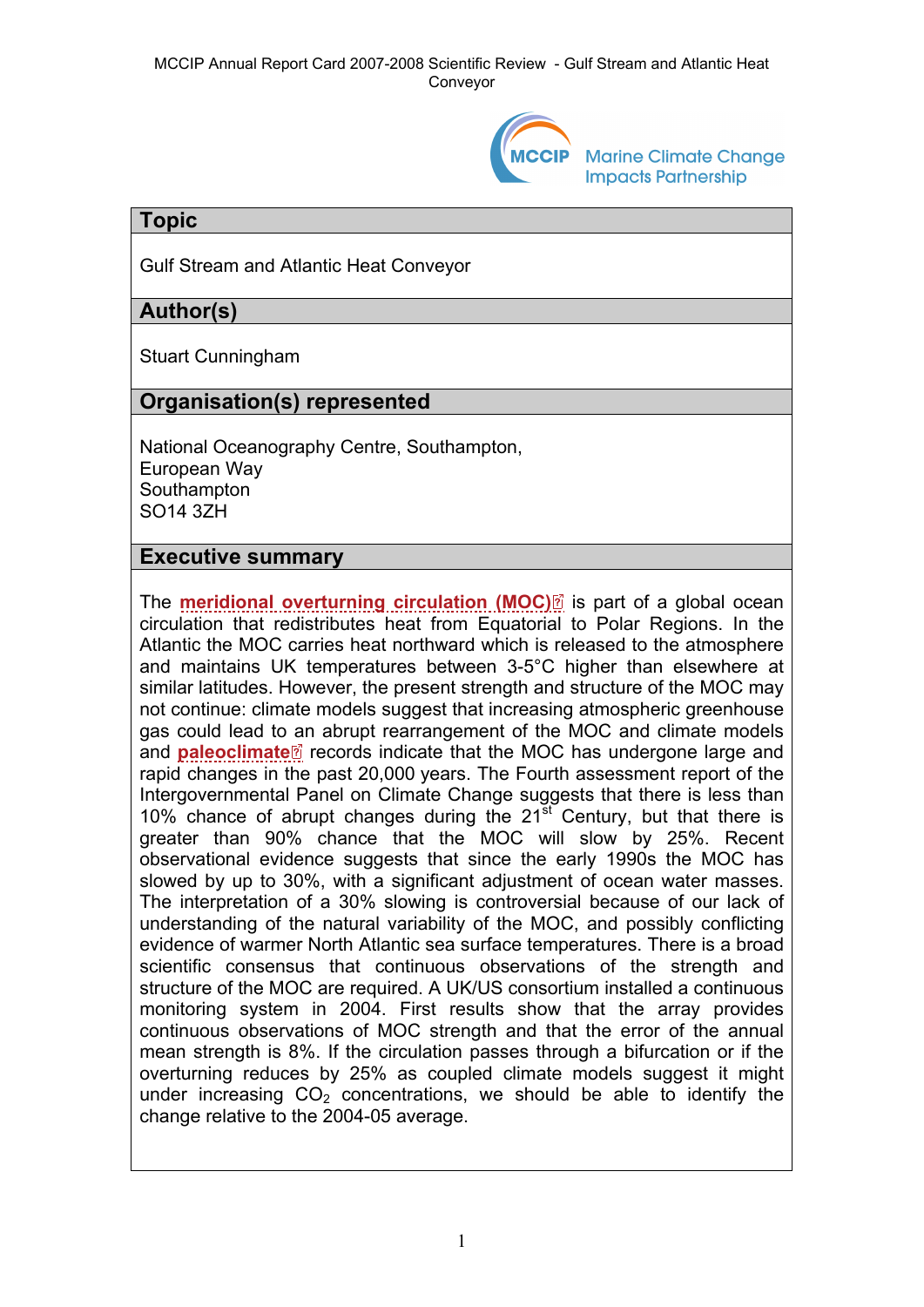### **Full review**

### *Summary of report*

This report describes what the MOC is, why it is important for climate and observational evidence for the state of the MOC from the 1950s to present. A recent summary of the importance of the MOC, its possible response to global warming, uncertainties in these predictions, and policy issues for the UK government may be found in [Trumper, 2005] available online at [http://www.parliament.uk/parliamentary\\_offices/post/pubs2005.cfm](http://www.parliament.uk/parliamentary_offices/post/pubs2005.cfm) .

### *Introduction*

Short-wave solar radiation is more intense in Equatorial Regions and less intense at the poles. The earth is almost in radiation balance – so that the globally averaged temperature is approximately constant. To maintain a balanced temperature the earth re-radiates long-wave radiation back to space. It does this uniformly over the surface of the globe (like a heated cannon ball cooling by radiating heat uniformly – this is known as black body radiation). Because of this latitudinal asymmetry in short-wave heating and uniform long-wave cooling, the atmosphere and oceans must transfer heat from Equatorial to Polar Regions. This is the single most important part of the earth's climate system. The atmosphere responds and circulates rapidly, whilst the ocean is more important for long-term climate because of its slow circulation and enormous heat capacity: the top one metre of the ocean contains as much heat as the whole atmosphere.

Global warming is caused by a change in the balance of incoming and outgoing radiation, primarily through anthropogenic carbon emissions reducing the outgoing long-wave radiation leading to an increase in global average temperatures.

The oceanic response to the equatorial heating results in a global ocean current system – known as the thermohaline circulation (THC), in which the global distribution of fresh water also plays a important role. The THC transfers warm surface water at the Equator to the Polar Regions where the water cools. Cold water is denser and at the poles sinks to great depth where it then spreads equatorward, so forming the lower limb of the THC. This circulation is often described as a global ocean conveyor belt.

In the Atlantic at 25°N (roughly between the Canaries and the Bahamas) there is a northward transport of heat of 1.3 PW (1 PW is 10 to the power 15 Watts, which is roughly the same as the power output from one million power stations). The heat transport is a balance of the northward flow of a warm Gulf Stream plu[s a](http://www.mccip.org.uk/arc/2007/glossary.htm) warm surface wind-driven layer, and a southward flow of **[thermocline](http://www.mccip.org.uk/arc/2007/glossary.htm#Thermocline)**<sup>®</sup> and cold North Atlantic Deep Water. At 60<sup>°</sup>N (roughly between Scotland and the southern tip of Greenland) the Atlantic heat flux is only 0.3 PW. The difference in heat transport between 25°N and 60°N (1.3– 0.3=1.0 PW) is transferred from the ocean to the atmosphere, and this heat is transferred by the atmosphere to western Europe resulting in our relatively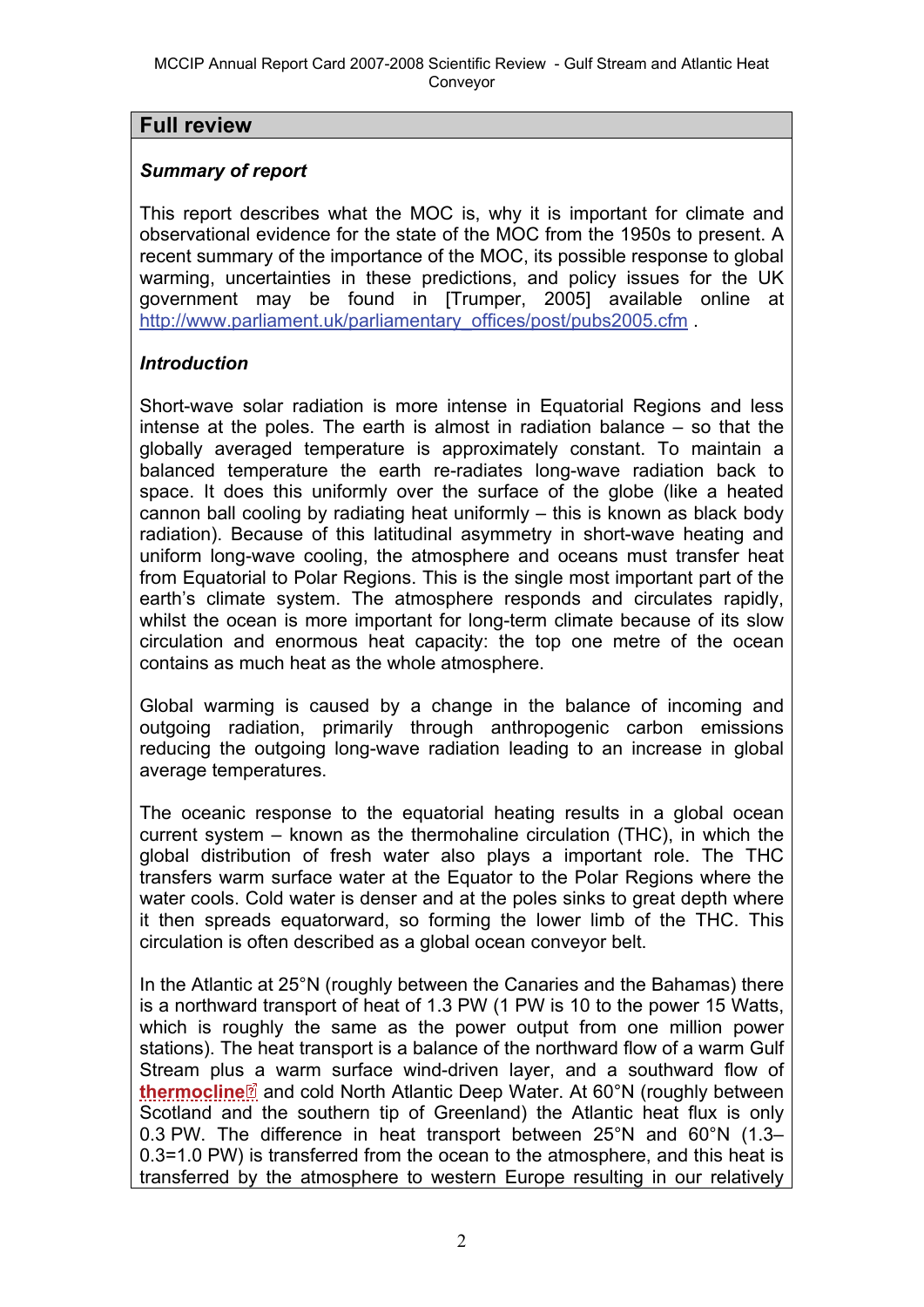benign maritime climate: the ocean is acting as a giant radiator ([*Bryden and Imawaki*, 2001]). As a consequence of this circulation north-west Europe enjoys a mild climate for its latitude: annual mean air temperatures over the northern North Atlantic and Western Europe are 5-10°C (3-5°C over the UK) higher than elsewhere at the same latitude. However, the present strength and structure of the MOC may not continue: climate models suggest that increasing atmospheric greenhouse gas could lead to [an](http://www.mccip.org.uk/arc/2007/glossary.htm) abrupt rearrangement of the MOC and climate models and **[paleoclimate](http://www.mccip.org.uk/arc/2007/glossary.htm#Paleoclimate)** records (e.g., [*Manabe and Stouffer*, 1993]; [*Wood, et al.*, 1999]) indicate that the MOC has undergone large and rapid changes in the past 20,000 years ([*Broecker and Denton*, 1989]; [*Dansgaard*, 1993]). The state of knowledge on past abrupt climate change is surveyed in [*Alley, et al.*, 2002]. The Fourth assessment report of the Intergovernmental Panel on Climate Change (IPCC, 2007) suggests that there is less than 10% chance of abrupt changes during the  $21<sup>st</sup>$  Century, but that there is greater than 90% chance that the MOC will slow by 25%.

The Atlantic MOC has become a focus for a wide international research effort – partly driven by the NERC strategic programme RAPID Climate Change ([http://www.noc.soton.ac.uk/rapid/\)](http://www.noc.soton.ac.uk/rapid/). Significant advances in our understanding of the dynamics of the MOC and its role in climate can be expected over the next five to ten years.

# *MOC or THC?*

The MOC is commonly defined as the zonally integrated meridional (north/south) flow, as a function of latitude and depth, and is the circulation that is actually measured. While parts of the MOC are wind-driven, the basinscale Atlantic MOC is largely buoyancy-driven. Hence, observing the Atlantic MOC is the fundamental observational requirement of a programme aiming to assess the role of the Atlantic thermohaline circulation (THC) in climate.

## *Measuring the MOC*

Our current understanding of the average strength and structure of the Atlantic MOC comes from infrequent snapshot measurements made at various locations and at various times throughout the Atlantic in the  $20<sup>th</sup>$ century. However, the pressing requirement is now to understand how the MOC varies with time, so we can separate the natural variability from any long-term trends. To do this requires continuous observations of the MOC for many years.

#### **Snapshot measurements**

Since the 1950s oceanographers have been making high quality and reliable measurements of ocean temperature and salinity. The usual way of estimating the transatlantic MOC is by using a ship to sample a series of stations across the full width of the ocean. A station consists of lowering an instrument through the water column to measure temperature and salinity with depth. A section is made up of typically 100 such stations – the stations being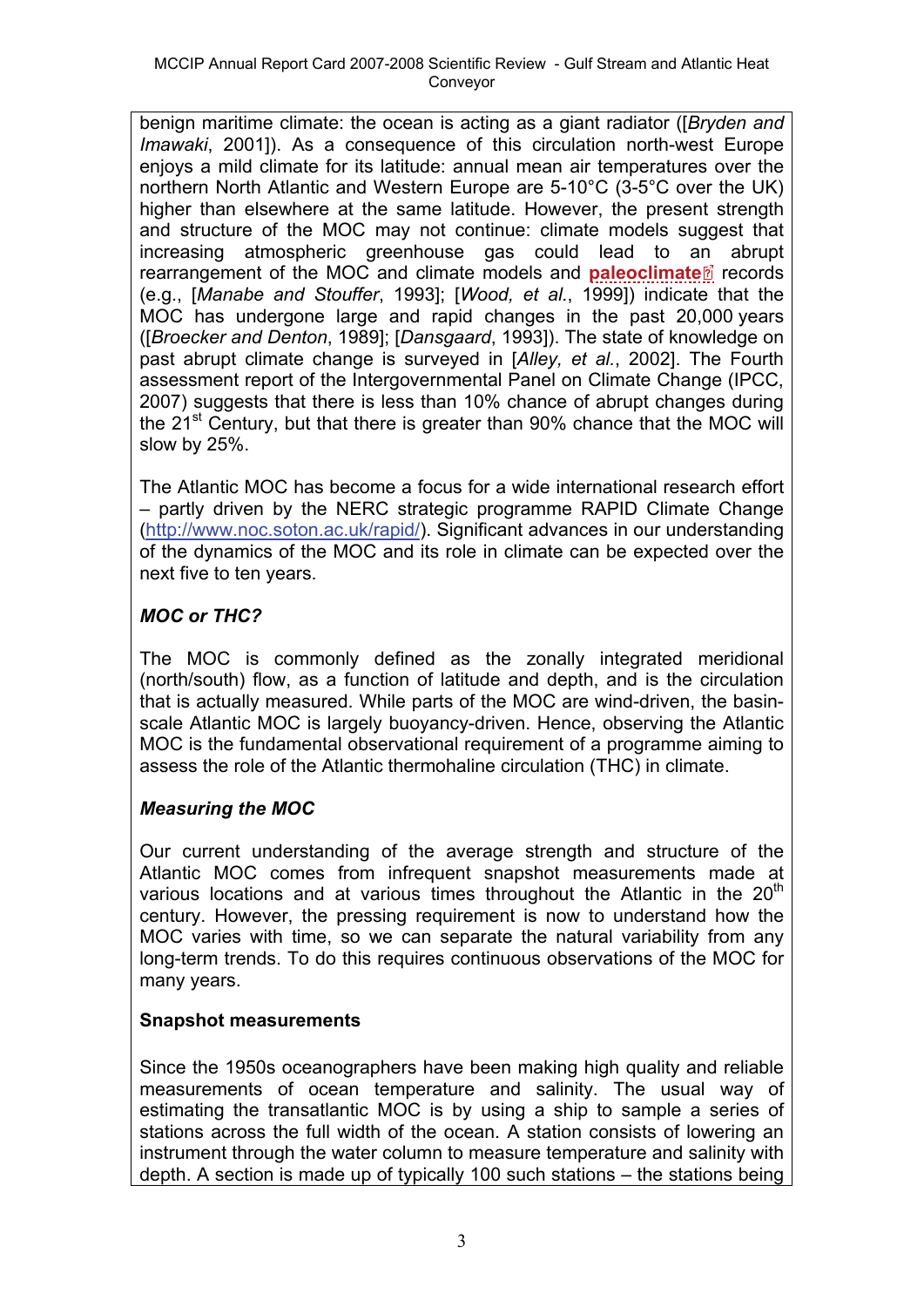about 50 km apart. From these measurements the MOC can be estimated. It is important to emphasise that the measurements must be truly transatlantic – that is start near one continent, cross the full width of the Atlantic and finish on the other side. Measurements that do not span the full width of the ocean cannot estimate the MOC because of parts of the circulation not measured.

Transatlantic sections made by ship typically take five years to plan and involve about 20 scientists at sea for approximately six weeks. During the 1990s a global systematic survey called the World Ocean Circulation Experiment (WOCE) completed a number of such sections across the Atlantic, Pacific, Indian and Southern Oceans. Sections taken prior to the WOCE were repeated to help oceanographers understand how the oceans vary with time. One of the most frequently repeated sections is at 25°N in the Atlantic, where sections have been taken five times, in 1954, 1981, 1992, 1998 and 2004.

#### **Continuous measurements**

It is not practical to obtain a quasi-continuous estimate of the MOC by constantly manning a section, due to personnel and financial limitations. This requires a radical re-thinking of how to obtain meridional transport estimates, for which hydrographic lines (top to bottom, coast to coast, ensuring a closed mass balance) have proven to be the most reliable strategy ([*Ganachaud*, 2003]). Therefore, a basic observational strategy has evolved which relies on a combination of moored arrays (temperature, salinity, currents, and pressure), hydrographic lines, satellite observations (sea level, wind), the opportunistic use of float data, cable measurements (Florida Strait transport) and modelling to synthesise the observations.

Since 2004 a joint UK/US programme [\(http://www.noc.soton.ac.uk/rapidmoc](http://www.noc.soton.ac.uk/rapidmoc)) has installed and maintained a transatlantic array at 25°N. Results from the first year of the array from March 2004 to March 2005 ([*Cunningham et al.*, 2007] and [*Kanzow et al.*, 2007]) demonstrate that the array does provide continuous estimates of the overturning circulation, with an uncertainty in the annual mean overturning of 8%. Thus we can monitor the inter-annual variability in the overturning at 26.5°N with a resolution of 8%. For example, if the circulation passes through a bifurcation or if the overturning reduces by 25% as coupled climate models suggest it might under increasing  $CO<sub>2</sub>$ concentrations, we should be able to identify the change relative to the 2004- 05 average.

#### **Recent changes in the MOC**

Analysis of five hydrographic estimates of the MOC at 24.5°N ([*Bryden et al.*, 2005]) show that the MOC and associated northward heat transport has been constant from 1957 to 1992. However, from 1992 to 2004 the MOC has slowed by 30%. The structure of the MOC has changed, such that the transport of deep-water southward has halved and has been compensated by an increase in the southward transport of upper ocean thermocline water. The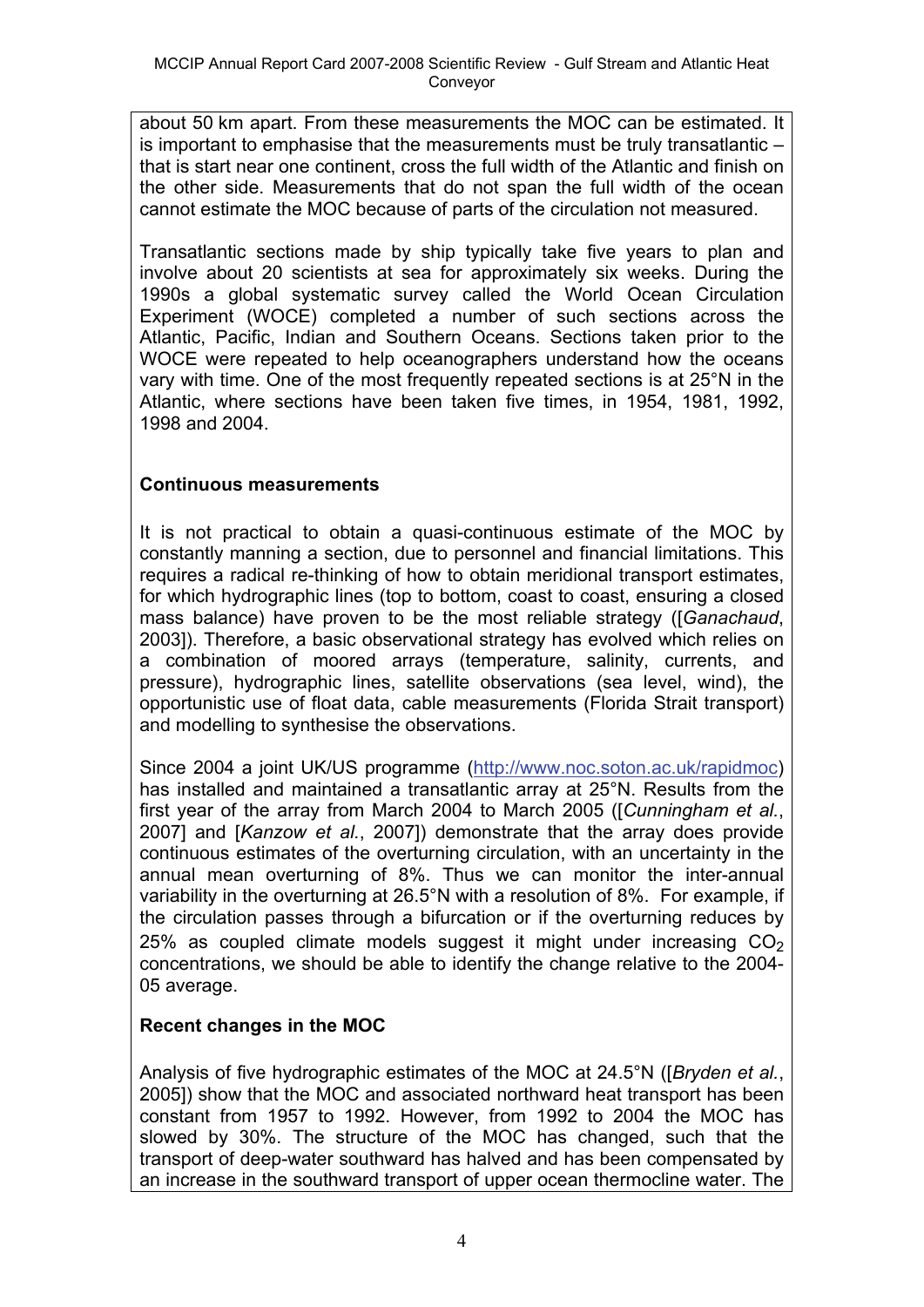consequence of this is a reduction in northward heat transport from 1.3 PW to 1.0 PW. Assimilation of ocean observations from 1993 to 2004 in a global model ([*Wunsch and Heimbach*, 2006]), have the MOC slowing by 2.3±0.6 Sv over 12 years – a slowing of 13%. Thus observations indicate a decrease in MOC strength.

While the results of [*Bryden et al.*, 2005] are uncontroversial (i.e. the calculations are accepted as standard within the oceanographic/climate community) the interpretation of a 30% slowing (since 1992) of the Atlantic MOC is controversial. The reason for the controversy is that five measurements are considered by some researchers as insufficient to distinguish natural variability from some significant shift in the ocean circulation. [*Bryden et al.*, 2005] argue strongly for significant change based on changes in the deep ocean that cannot in their view be explained by shortterm natural variability. The consensus to emerge from this is that continuous observations of the circulation are required to measure the natural variability ([*Nature*, 2006]) - and by making these continuous measurements we should be able to tell if changes in circulation are part of the natural variability or some long term decrease in the circulation.

Continuous measurements of the MOC strength from March 2004 to March 2005 vary more than the change inferred from the five hydrographic estimates over the previous five decades, suggesting that single hydrographic sections may represent only intra-annual variability rather than a long term trend.

In the North Atlantic, sea surface temperatures (SSTs) have increased since the 1970s and it is thought this would indicate a strong MOC ([*Knight*, 2005]). However, the dynamical link between MOC strength and SSTs is not well known. Possible explanations for the warmer SSTs could be increased surface heating due to greenhouse warming or; a stronger North Atlantic Oscillation ([*Visbeck et al.*, 2003]) and linked to a stronger MOC ([*Latif et al.*, 2004]) or; a 50 to 100 year multidecadal oscillation found in climate models ([*Delworth and Mann*, 2000]).

## **Confidence assessments**

#### **'What is happening now' – Low**

Large amount of disagreement between studies and there are limitations to models and observations. There is a high level of confidence that abrupt changes in the annual mean MOC larger than 8% will be observed by the Rapid monitoring system.

#### **'What could happen in the future' – Low**

## **Knowledge gaps**

See review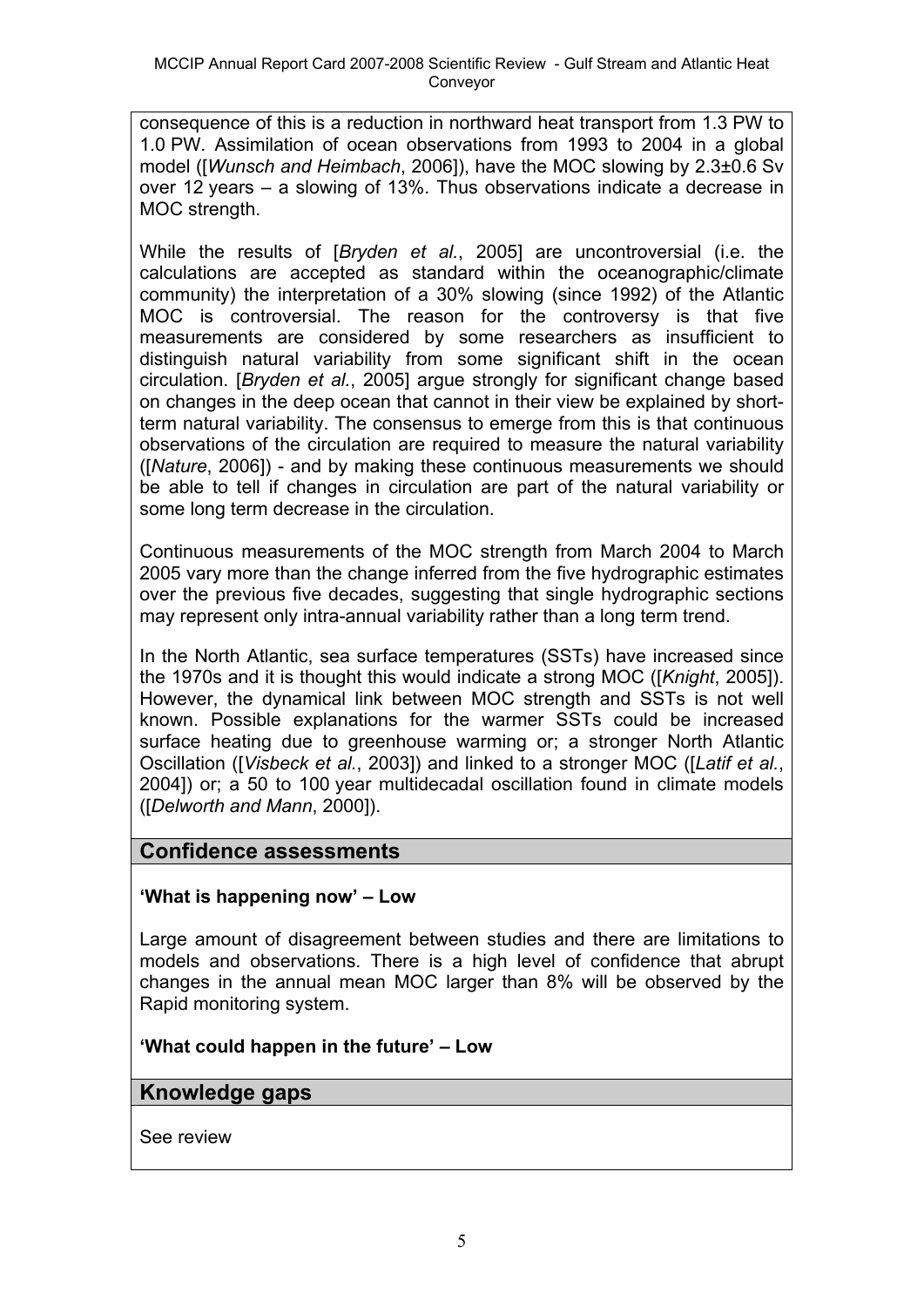#### **Commercial impacts**

Not stated

**References** 

Alley, R. B., et al. (2002), *Abrupt Climate Change: inevitable surprises*, 230 pp., National Research Council.

Broecker, W. S., and G. H. Denton (1989), The role of ocean-atmosphere reorganizations in glacial cycles, *Geochim Cosmochim Acta*, *53*, 2465- 2501.

Bryden, H. L., and S. Imawaki (2001), Ocean Heat Transport, in *Ocean Circulation & Climate: Observing and Modelling the Global Ocean*, edited by G. Siedler, et al., p. 715, Academic Press, San Diego, San Francisco, New York, Boston, London, Sydney, Tokyo.

Bryden, H. L., et al. (2005), Slowing of the Atlantic Meridional Overturning Circulation at 26.5°N, *Nature*, *438*, 655-657.

Cunningham, S. A., et al. (2007), Temporal variability of the Atlantic Meridional Overturning Circulation at 25°N, *Science*, *317, pp938-941.*

Dansgaard, W. (1993), Evidence for general instability of past climate from a 250-kyear ice-core record, *Nature*, *364*, 218-220.

Dellworth, T. L., and M. E. Mann (2000), Observed and simulated multidecadal variability in the Northern Hemisphere, *Climate Dynamics*, *16*, 661-676.

Ganachaud, A. (2003), Large-scale mass transports, water mass formation, and diffusivities estimated from World Ocean Circulation Experiment (WOCE) hydrographic data, *J. Geophys. Res.*, *108*, 3213, doi: 3210.1029/2002JC001565.

IPCC (2007) Climate Change 2007: The Physical Science Basis. Contribution of Working Group I to the Fourth Assessment Report of the Intergovernmental Panel on Climate Change [Solomon, S., D. Qin, M. Manning, Z. Chen, M. Marquis, K.B. Averyt, M. Tignor and H.L. Miller (eds.)]. Cambridge University Press, Cambridge, United Kingdom and New York, NY, USA, 996 pp.

Kanzow, T. O., et al. (2007), Flow compensation associated with the meridional overturning, *Science*, *317, pp938-941*.

Knight, J. R. (2005), A signature of persistent naturnal thermohalin circulation cycles in observed climate, *Geophys. Res. Letters*, *32*.

Latif, M., et al. (2004), Reconstructing, monitoring and predicting multidecadal-scale changes in the North Atlantic thermohaline circulation with sea surface temperature, *J. Clim.*, *17*, 1605-1614.

Manabe, S., and R. J. Stouffer (1993), Century scale effects of increased atmospheric CO2 on the ocean-atmosphere system, *Nature*, *364*, 215- 218.

Nature (2006), Circulation Challenge (editorials), *Nature*, 244.

Trumper, K. (2005), Rapid Climate Change, Postnote, 4 pp, Parliamentary Office of Science and Technology, London.

Visbeck, M., et al. (2003), The ocean's response to North Atlantic Oscillation variability, *Geophysical Monograph Series*, *The North Atlantic Oscillation*,